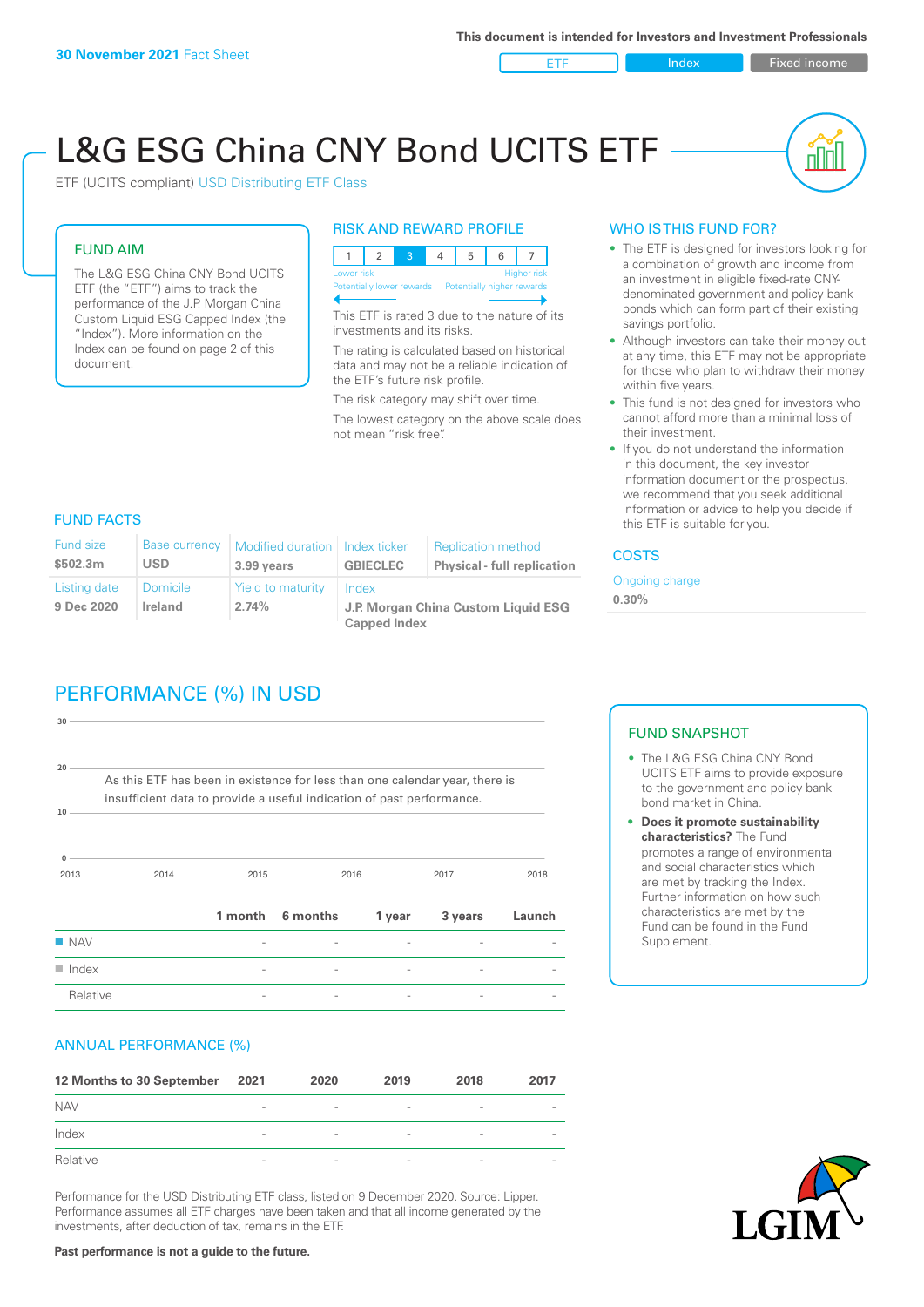# L&G ESG China CNY Bond UCITS ETF

ETF (UCITS compliant) USD Distributing ETF Class

## PORTFOLIO BREAKDOWN

All data source LGIM unless otherwise stated. Totals may not sum due to rounding. In order to minimise transaction costs, the Fund will not always own all the assets that constitute the index and on occasion it will own assets that are not in the index. The number of fund holdings can also differ from the index due to corporate events and proxy holdings.

| <b>CURRENCY (%)</b> |       |                                              |              | Top 10 holdings 18.2%<br>Rest of portfolio 81.8%<br>No. of holdings in ETF 162<br>No. of constituents in Index 162                                                                                   |                                                                    |  |
|---------------------|-------|----------------------------------------------|--------------|------------------------------------------------------------------------------------------------------------------------------------------------------------------------------------------------------|--------------------------------------------------------------------|--|
|                     |       | <b>YEARSTO MATURITY (%)</b>                  |              | TOP 10 HOLDINGS (%)                                                                                                                                                                                  |                                                                    |  |
| $\blacksquare$ CNY  | 100.0 | $\blacksquare$ 0 - 5 Years<br>■ 5 - 10 Years | 61.0<br>39.0 | China 3.27% 2030<br>China 3.02% 2025<br>China 2.88% 2023<br>China 2.85% 2027<br>China 3.28% 2027<br>China 2.68% 2030<br>China 1.99% 2025<br>China 3.02% 2031<br>China 3.03% 2026<br>China 2.84% 2024 | 2.0<br>1.9<br>1.9<br>1.9<br>1.9<br>1.8<br>1.8<br>1.7<br>1.7<br>1.6 |  |
|                     |       | <b>COUNTRY (%)</b><br>China                  | 100.0        |                                                                                                                                                                                                      |                                                                    |  |

#### INDEX DESCRIPTION

The Index aims to track the performance of eligible fixed-rate, bullet, CNY-denominated government and policy bank bonds. The index applies an ESG scoring and screening methodology to tilt toward issuers ranked higher on ESG criteria, and to underweight issuers that rank lower.

#### INDEX FUND MANAGEMENT TEAM



The Index Fund Management team comprises 25 fund managers, supported by two analysts. Management oversight is provided by the Global Head of Index Funds. The team has average industry experience of 15 years, of which seven years has been at LGIM, and is focused on achieving the equally important objectives of close tracking and maximising returns.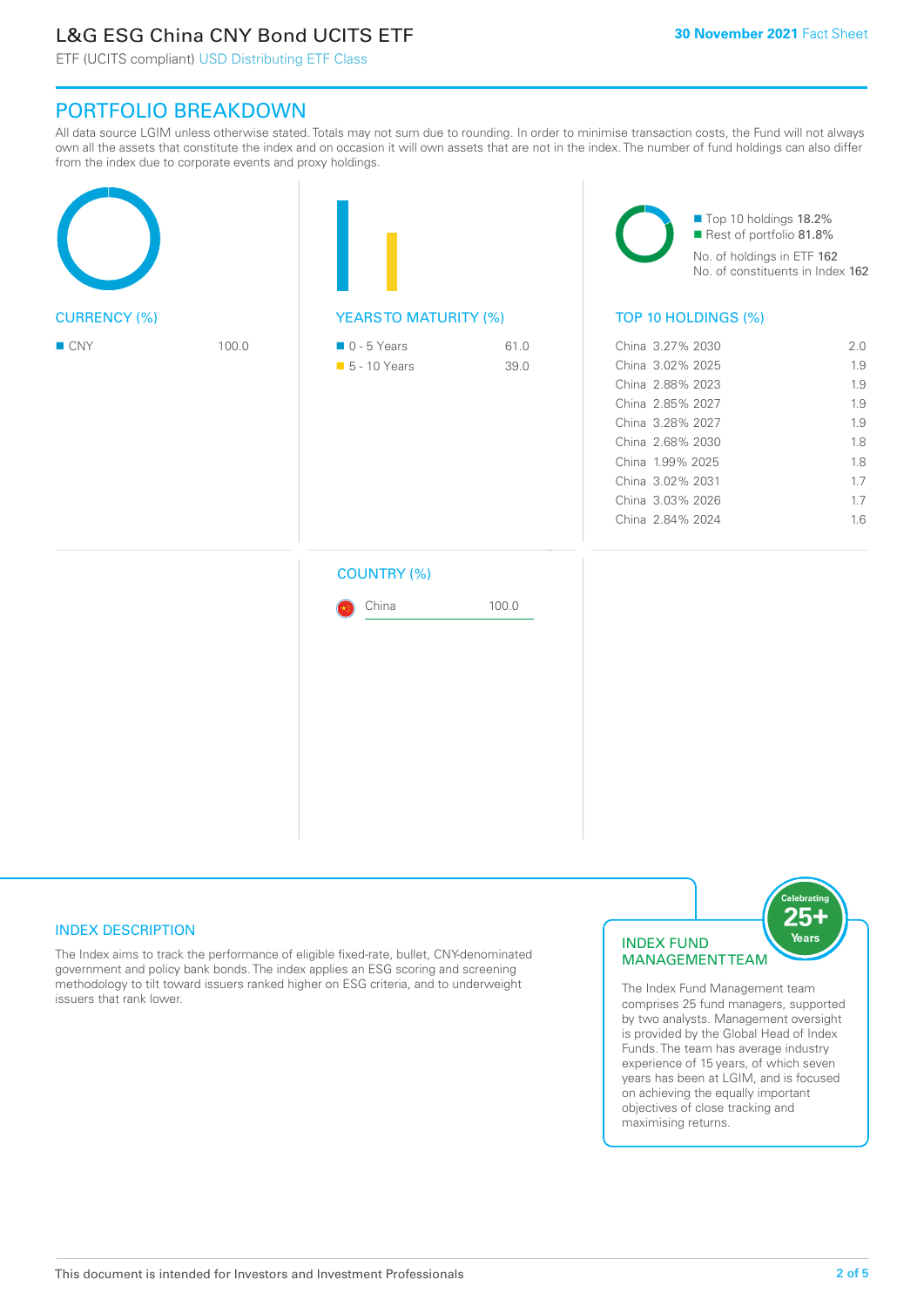# L&G ESG China CNY Bond UCITS ETF

ETF (UCITS compliant) USD Distributing ETF Class

#### KEY RISKS

- The value of an investment and any income taken from it is not guaranteed and can go down as well as up; you may not get back the amount you originally invested.
- An investment in the ETF involves a significant degree of risk. Any decision to invest should be based on the information contained in the relevant prospectus. Prospective investors should obtain their own independent accounting, tax and legal advice and should consult their own professional advisers to ascertain the suitability of the ETF as an investment.
- Investing in emerging market government and policy bank bonds will expose the ETF to any political, social and economic instability in the relevant countries. Investing in the Chinese Interbank Bond Market via Bond Connect is subject to regulatory risk. The governing rules and regulations of this regime may be subject to change with minimal notice and have the potential to be applied retrospectively. Any suspension imposed by the Chinese authorities on the trading of securities via Bond Connect would have adverse implications for the acquisition and disposition of the ETF's assets.
- Changes to interest rates will have a significant impact on bond prices and the ETF's value.
- If a bond issuer fails to make scheduled coupon payments or fails to repay the principal amount of a bond at maturity (i.e. is in "default"), this may significantly impact the ETF's value.
- Bond markets can be "illiquid" (i.e. have limited trading activity) which may mean that the ETF is not able to buy and sell bonds at fair prices.
- Third party service providers (such as counterparties entering into financial derivative instruments with the ETF or the ETF's depositary) may go bankrupt and fail to pay money due to the ETF or return property belonging to the ETF.
- If the Index provider stops calculating the Index or if the ETF's license to track the Index is terminated, the ETF may have to be closed.
- It may not always be possible to buy and sell ETF shares on a stock exchange or at prices closely reflecting the NAV.
- There is no capital guarantee or protection on the value of the ETF. Investors can lose all the capital invested in the ETF.
- Please refer to the "Risk Factors" section of the Issuer's Prospectus and the Fund Supplement.

For mo[re inf](https://www.lgimetf.com/)ormation, please refer to the key investor information document on our website M

#### TRADING INFORMATION

| <b>Exchange</b>           | <b>Currency ISIN</b> |              | <b>SEDOL</b> | <b>Ticker Bloomberg</b>           |
|---------------------------|----------------------|--------------|--------------|-----------------------------------|
| London Stock Exchange USD |                      | IE00BLRPOL76 |              | BMHMZG3 DRGN DRGN LN              |
| London Stock Exchange GBP |                      | IE00BLRPOL76 |              | BMVSW99 DRGG DRGG LN              |
| Deutsche Börse            | EUR                  |              |              | IE00BLRPOL76 BMHMZF2 DRGN DRGN GY |
| Borsa Italiana            | EUR                  | IE00BLRPOL76 |              | BMHMZD0 DRGN DRGN IM              |
| <b>SIX Swiss Exchange</b> | CHF.                 | IE00BLRPOL76 | BI FHF63     | DRGN DRGN SW                      |

The currency shown is the trading currency of the listing.



#### SPOTLIGHT ON LEGAL & GENERAL INVESTMENT MANAGEMENT

We are one of Europe's largest asset managers and a major global investor, with assets under management of £1,326.8 billion (as at 30 June 2021). We work with a wide range of global clients, including pension schemes, sovereign wealth funds, fund distributors and retail investors.

Source: LGIM internal data as at 30 June 2021. The AUM disclosed aggregates the assets managed by LGIM in the UK, LGIMA in the US and LGIM Asia in Hong Kong. The AUM includes the value of securities and derivatives positions.

### COUNTRY REGISTRATION



#### AVAILABILITY

| <b>ISA</b> eligible      | Yes |
|--------------------------|-----|
| SIPP eligible            | Yes |
| UK Fund Reporting Status | Yes |

#### TO FIND OUT MORE





Call **0345 070 8684**



Lines are open Monday to Friday 8.30am to 6.00pm. We may record and monitor calls. Call charges will vary.

#### **Index Disclaimer**

Information has been obtained from sources believed to be reliable but J.P. Morgan does not warrant its completeness or accuracy. The Index is used with permission. The Index may not be copied, used, or distributed without J.P. Morgan's prior written approval. Copyright 2021, J.P. Morgan Chase & Co. All rights reserved.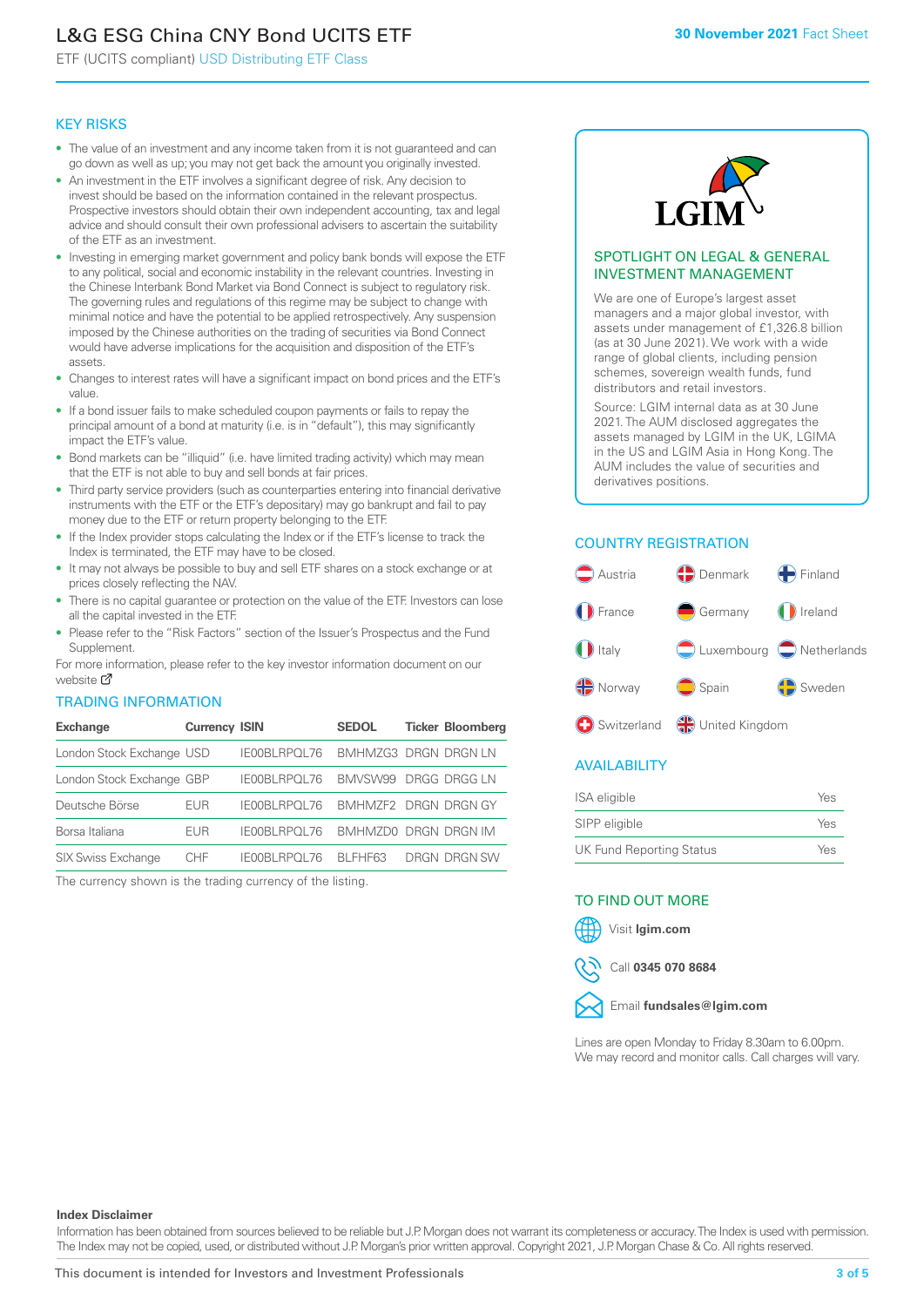# L&G ESG China CNY Bond UCITS ETF

ETF (UCITS compliant) USD Distributing ETF Class

#### **Important Information**

A copy of the English version of the prospectus of the Fund is available on LGIM Fund Centre and may also be obtained from Legal & General Investment Management, 2 Dublin Landings, Office 1-W-131, North Dock, Dublin 1, Ireland. Where required under national rules, the key investor information document will also be available in the local language of the relevant EEA Member State. A summary of investor rights associated with an investment in the Fund shall be available from www. lgim.com/investor\_rights

We are also obliged to disclose that the Management Company has the right to terminate the arrangements made for marketing.

A decision may be taken at any time to terminate the arrangements made for the marketing of the Fund in any EEA Member State in which it is currently marketed. In such circumstances, Shareholders in the affected EEA Member State will be notified of this decision and will be provided with the opportunity to redeem their shareholding in the Fund free of any charges or deductions for at least 30 working days from the date of such notification.

This is a marketing communication. Please refer to the prospectus of the Fund and to the KIID before making any final investment decisions.

**In the United Kingdom and outside the European Economic Area,** this document is issued by Legal & General Investment Management Limited, authorised and regulated by the Financial Conduct Authority, No. 119272. Registered in England and Wales No. 02091894 with registered office at One Coleman Street, London, EC2R 5AA.

**In the European Economic Area,** this document is issued by LGIM Managers (Europe) Limited, authorised by the Central Bank of Ireland as a UCITS management company (pursuant to European Communities (Undertakings for Collective Investment in Transferable Securities) Regulations, 2011 (S.I. No. 352 of 2011), as amended) and as an alternative investment fund manager with "top up" permissions which enable the firm to carry out certain additional MiFID investment services (pursuant to the European Union (Alternative Investment Fund Managers) Regulations 2013 (S.I. No. 257 of 2013), as amended). Registered in Ireland with the Companies Registration Office (No. 609677). Registered Office: 70 Sir John Rogerson's Quay, Dublin, 2, Ireland. Regulated by the Central Bank of Ireland (No. C173733).

LGIM Managers (Europe) Limited operates a branch network in the European Economic Area, which is subject to supervision by the Central Bank of Ireland. In Italy, the branch office of LGIM Managers (Europe) Limited is subject to limited supervision by the Commissione Nazionale per le società e la Borsa ("CONSOB") and is registered with Banca d'Italia (no. 23978.0) with registered office at Via Uberto Visconti di Modrone, 15, 20122 Milan, (Companies' Register no. MI - 2557936). In Germany, the branch office of LGIM Managers (Europe) Limited is subject to limited supervision by the German Federal Financial Supervisory Authority ("BaFin"). In the Netherlands, the branch office of LGIM Managers (Europe) Limited is subject to limited supervision by the Dutch Authority for the Financial Markets ("AFM") and it is included in the register held by the AFM and registered with the trade register of the Chamber of Commerce under number 74481231. Details about the full extent of our relevant authorisations and permissions are available from us upon request. For further information on our products (including the product prospectuses), please visit our website.

The shares (the "Shares") discussed in this document are issued in relation to the relevant sub-fund (or share class(es) thereof) described in this document (together, the "Fund").

Copyright © 2021 Legal & General. This document is subject to copyright. Any unauthorised use is strictly prohibited. All rights are reserved.

**No investment advice:** We are required to clarify that we are not acting for you in any way in relation to the investment or investment activity to which this document relates. In particular, we will not provide any investment services to you and or advise you on the merits of, or make any recommendation to you in relation to, the terms of any transaction. None of our representatives are authorised to behave in any way which would lead you to believe otherwise. We are not, therefore, responsible for providing you with the protections afforded to some of our clients and you should seek your own independent legal, investment and tax or other advice as you see fit.

**United States information:** This document is not, and under no circumstances is to be construed as, an advertisement or any other step in furtherance of a public offering of shares in the United States or any province or territory thereof, where none of the Fund or the Shares are authorised or registered for distribution and where no prospectus of the Fund has been filed with any securities commission or regulatory authority. Neither this document nor any copy hereof should be taken, transmitted or distributed (directly or indirectly) into the United States. Neither the Fund nor any of the Shares have been or will be registered under the United States Securities Act of 1933 or the Investment Company Act of 1940 or qualified under any applicable state securities statutes.

**No guarantee of accuracy:** This document may contain independent market commentary prepared by us based on publicly available information. We do not warrant, guarantee or otherwise confirm the accuracy or correctness of any information contained herein and any opinions related to product or market activity may change. Any third party data providers used to source the information in this document make no warranties or claims of any kind relating to such data.

**Historical performance** is no indication of future performance: Any historical performance included in this document may be based on back testing. Back testing is the process of evaluating an investment strategy by applying it to historical data to simulate what the performance of such strategy would have been. However, back tested performance is purely hypothetical and is provided in this document solely for informational purposes. Back tested data does not represent actual performance and should not be interpreted as an indication of actual or future performance.

**No offer for sale:** The information contained in this document is neither an offer for sale nor a solicitation of an offer to buy securities. This document should not be used as the basis for any investment decision.

**Risk Warnings:** The Shares are products involving a significant degree of risk and may not be suitable for all types of investor. Any decision to invest should be based on the information contained in the prospectus of the Fund (or any supplements thereto) which includes, inter alia, information on certain risks associated with an investment. The price of any securities may go up or down and an investor may not get back the amount invested. Investors should only invest in a currency-hedged share class if they are willing to forego potential gains from appreciations in the currencies in which the Fund's assets are denominated against the currency of denomination of the relevant hedged share class. Currency hedging employed with respect to the hedged share classes aims to reduce currency risk rather than to eliminate it completely. Investors should also refer to the risk factor entitled "Currency" in the section of the Prospectus entitled "Risk Factors".

**Prospectus:** Investors should refer to the section entitled "Risk Factors" in the Fund's prospectus for further details of these and other risks associated with an investment in the Shares. The information in this document is designed solely for use in the relevant countries in which the Fund has been registered for public distribution and is not intended for residents of any other countries. The distribution of the prospectus and the offering, sale and delivery of Shares in other jurisdictions may be restricted by law.

**For United Kingdom investors:** The Fund is a recognised scheme under section 264 of the Financial Services and Markets Act 2000 and so the prospectus may be distributed to investors in the United Kingdom. Copies of all documents (i.e. the prospectus, the key investor information document, the latest annual audited report and financial statements and semi-annual unaudited report and financial statements and the constitution) are available in the United Kingdom from www.lgim.com.